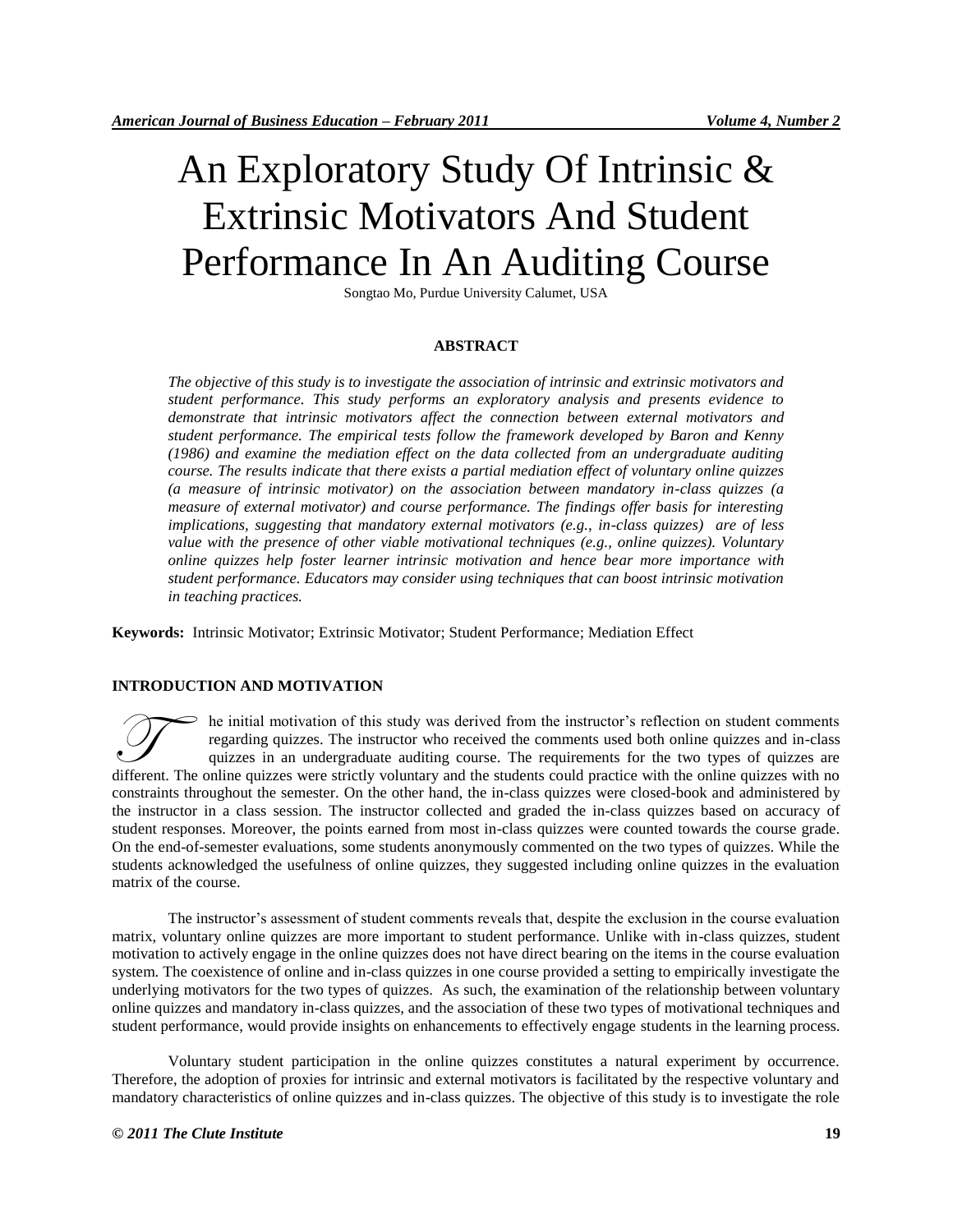of extrinsic and intrinsic motivators, proxied by mandatory in-class and voluntary online quizzes, in the student learning process. Intuitively speaking, the use of quizzes has a positive association with student performance. This study further explores the individual and interactive effect of voluntary and mandatory quizzes, and investigates the role of voluntary quizzes in the relationship between mandatory quizzes and course performance. The research advances prior studies and sheds light on teaching practices in regards to how to effectively motivate students in the learning process.

The reminder of the paper is organized as follows: Literature review is presented in section 2 to develop a proposition for empirical tests; the course structure and the background for data collection is discussed in section 3; the research method and empirical results are discussed in section 4; lastly, followed by the discussion of implications and summary is presented in section 5.

#### **LITERATURE REVIEW**

A rising number of college students are losing sight of their own responsibility as part of the learning process. Most instructors are having the experience that the students come to classes merely for the points of attendance or mandatory in-class quizzes. These students tend to be easily distracted from classroom discussions and engage in their own activities (e.g., texting to friends). These passive learners are more likely to miss the important components of learning and subsequently lose interest in the course.

In light of the above phenomena, educators recognize the importance of effectively motivating the students and raising self-awareness of student responsibility in learning. The topic of motivating students to engage in class activities has been extensively explored by previous literature. One of the popularly used methods is in-class quizzes. In-class quizzes are used to check student attendance, with the primary intent of boosting student preparation. (e.g., Bacdayan 2004). Research has also shown that the usefulness of mandated quizzes in different formats, as a means of external motivator, is more useful when supplemented by techniques that foster intrinsic motivation (Bacdayan 2004). Examination of the relationship between external and intrinsic motivators has been limited to self-reported data in behavioral science. Empirical tests with objective measurements are hindered by the availability of qualified data.

In-class quizzes are considered to be an effective and efficient instructional technique to promote student learning. Instructors also use this method to track the students' progress and provide feedback for further improvements. From a learner's perspective, the student gains the opportunity of continuous assessment of their learning progress. With the wide spread use of computers and access to internet, computerized and online quizzes have been used as a motivational method to supplement in-class lectures. Unlike in-class quizzes, online quizzes offer students flexible studying schedules and the opportunities to obtain immediate feedback (Harter and Harter 2004).

While prior studies agree on the usefulness of quizzes on the enhancement of student attitudes towards the subject, the evidence is inconclusive regarding the effectiveness of quizzes on student performance (Farrelly and Hudson 1985; Vruwink and Otto 1987; Harter and Harter 2004; Azorlosa and Renner 2006). Vruwink and Otto (1987) adapt the expectancy theory and find no evidence to support that students taught with motivational teaching techniques achieved higher scores on exams. Harter and Harter (2004) find that the use of online quizzes in an introductory economics course is not associated with improved student performance. Azorlosa and Renner (2006) find that, despite better preparation and enhanced studying reported by the students, quizzes have no impact on student performance on exams. Meanwhile, Norman (1981) suggests that pedagogical techniques with a feedback system are related to enhanced learning outcomes. Elikai and Baker (1988) also provide empirical evidence that quizzes with rewards can be used to improve student performance. Johnson et al (2002) document that student effort, measured by student activities on repeated computerized quizzes, lead to better student performance.

The contradictory results of previous research suggest that the mechanism of quizzes as a motivational method operates in a more complex way than how it appears. Bacdayan (2004) surveys management faculty members on the role of mandatory quizzes and calls for more in-depth analyses of the effectiveness of quizzes and other alternative teaching techniques in motivating students. The results of the survey suggest that mandatory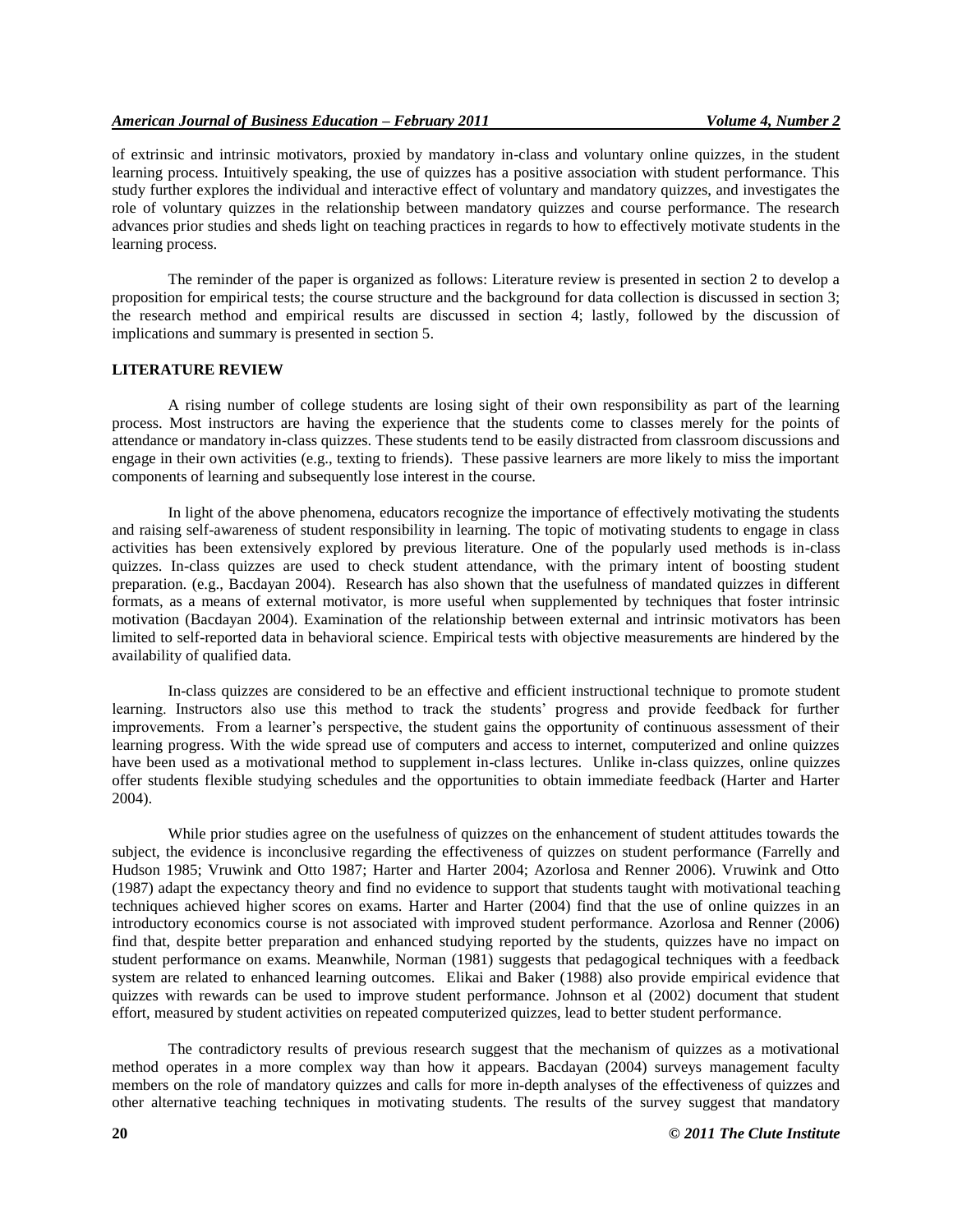quizzes are appropriate but in some circumstances may not be necessary in boosting student preparation (Bacdayan 2004). The diminished importance of mandatory quizzes can be explained by the study by Deci (1971), which proposes that intrinsic motivators, relative to the extrinsic motivators, are more effective in engaging the students in the learning process.

Based on data obtained from the natural experiment, this paper attempts to explore the mechanism of motivational techniques in the format of quizzes. Specifically, this study examines the effect of the extrinsic motivator (proxied by mandatory in-class quizzes) on student performance, with the presence of intrinsic motivator (proxied by voluntary online quizzes). Previous research implies that the intrinsic motivator has an effect on the relationship between the extrinsic motivation and the student performance (e.g., Deci 1971; Bacdayan 2004). Intuitively speaking, external motivators that are associated with enhanced studying would have positive effect on course performance. However, external motivators alone are not the influential factor in determining performance. The external motivators are effective on the performance when coupled with intrinsic motivations. The above description fits the profile of mediation effect and I develop the following proposition:

*Proposition 1: Voluntary online quizzes have a mediation effect on the relationship between mandatory in-class quizzes and student performance.* 

#### **BACKGROUND**

The dataset for this study was collected from an auditing course from a Midwest regional campus of a public university. The majority of the student body is composed of non-traditional students, who work full time and attend college part time. Auditing is a required course for students majoring in the Bachelor of Science in accounting and an elective for students majoring in Bachelor of Science in management with a concentration in accounting. The entering student is required to earn a minimum grade of C in Intermediate Accounting II. Students with outstanding performances in Intermediate Accounting I may enroll in the course with the permission of the instructor.

This Auditing course is the first auditing course offered in the undergraduate program and aims at giving the student an understanding of the philosophy and environment of the auditing profession. The course highlights the nature and economic purpose of the auditing profession, auditing standards, professional conduct, legal liability, audit evidence, audit planning, internal control, and audit working papers. The lectures cover 9 chapters from the textbook by Whittington and Pany (2008). The description of the chapters covered in the course is detailed in Table 1.

**Table 1: Description of Chapters covered in the Auditing Course**

Whittington, O. R. & K. Pany (2008). *Principles of Auditing & Other Assurance Services (17th Edition)*. New York, NY: McGraw-Hill Irwin. Chapter 1: The Role of the Public Accountant in the American Economy Chapter 2: Professional Standards Chapter 3: Professional Ethics Chapter 4: Legal Liability of CPAs Chapter 5: Audit Evidence and Documentation Chapter 6: Audit Planning, Understanding the Client, Assessing Risks, and Responding Chapter 7: Internal Control Chapter 17: Auditors' Reports Chapter 18: Integrated Audits of Public Companies

The dataset contains the observations of students enrolled in the auditing course in Fall 2009 and Spring 2010. A total of three sections of students is included in the sample, including two sections from Fall 2009 and one section from Spring 2010. The same instructor taught all three sections. The same course material was used and the exams had similar difficulty levels.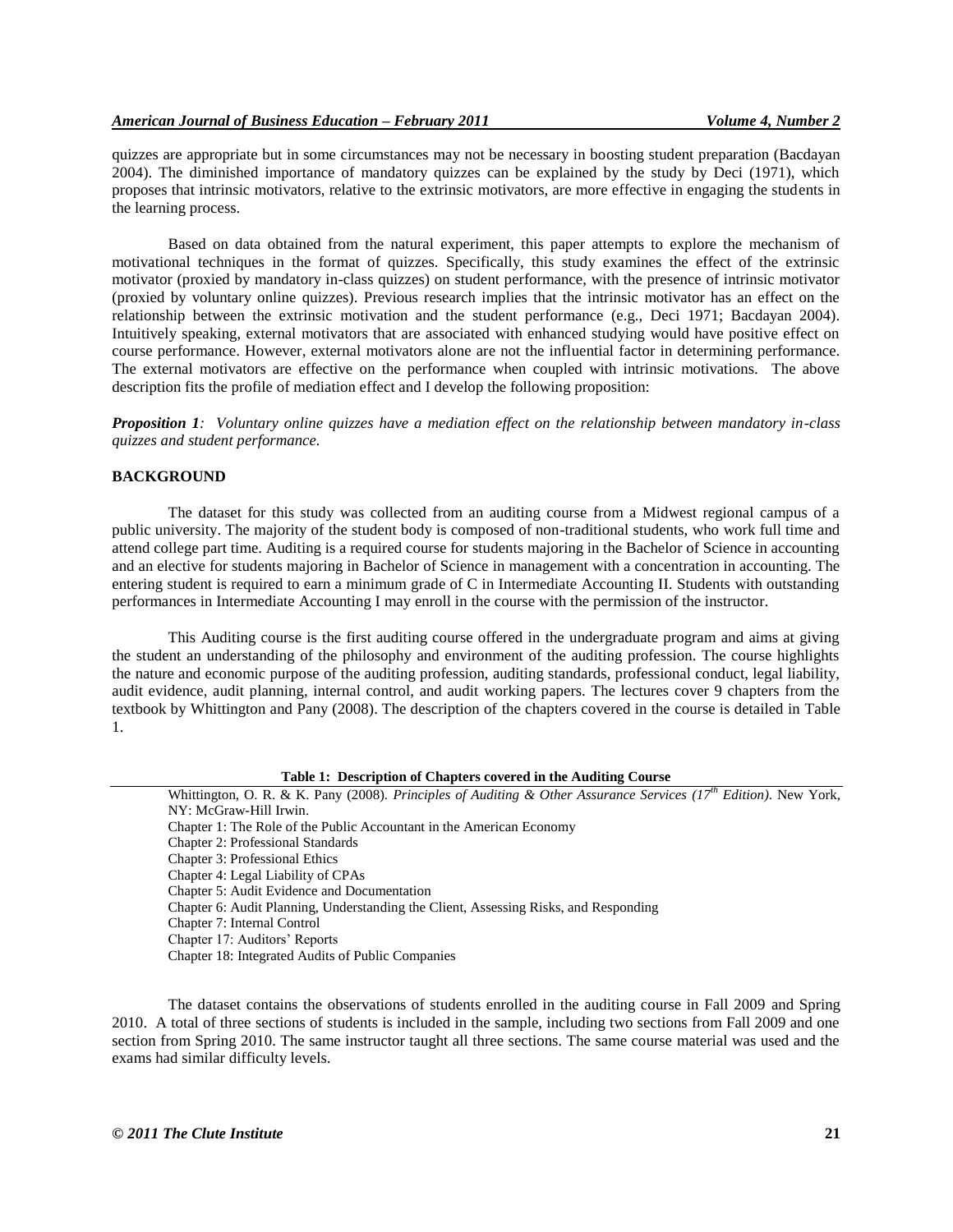# *American Journal of Business Education – February 2011 Volume 4, Number 2*

The instructor prepared online quizzes for each chapter, which consist of various numbers of objective questions. The online quizzes were set to allow unlimited attempts and unlimited time for each attempt. The correct answers to the questions are available for student review after each attempt. The student use of the online quizzes was not mandatory and was strictly voluntary. In addition, the student grades from the voluntary online quizzes were not counted toward the course grade. As a follow-up measure, the instructor prepared in-class quizzes, which incorporated some of the identical objective questions from self-assessment quizzes and one essay question from lectures. In Fall 2009, twelve quizzes were given throughout the semester, including one quiz for each of the nine chapters, two evaluation quizzes, and one take home quiz. The four lowest grades were dropped at the end of the semester. In Spring 2010, the take home quiz was removed and the remaining eleven quizzes were given to the students, the three lowest grades were dropped when computing course grades. In both semesters, eight quizzes account for a total of 20% of the course grade. Further, three exams and two case studies accounted for a total of 60% and 20% of course grades, respectively. The first exam, which was 15% of the course grade, tests the student knowledge of chapters 1 to 4. The second exam testing the chapters 5 to 7 comprised of 20% of the course grade. The final exam was a comprehensive exam and accounted for 25% of the course grade. The descriptive statistics are illustrated in Table 2.

| <b>Table 2: Descriptive Statistics</b> |  |                |                |        |                       |  |  |  |  |
|----------------------------------------|--|----------------|----------------|--------|-----------------------|--|--|--|--|
| Variable                               |  | <b>Minimum</b> | <b>Maximum</b> | Mean   | <b>Std. Deviation</b> |  |  |  |  |
| Grade                                  |  |                | 98             | 86.01  | 6.136                 |  |  |  |  |
| total self quiz                        |  |                | 260            | 202.86 | 67.576                |  |  |  |  |
| Adi in class quiz                      |  | 140            | 200            | 188.73 | 12.445                |  |  |  |  |

**Grade**: student course grade from the auditing course, in the format of percentage.

**Total self quiz**: the total of the highest grades from all self quizzes, 260 points maximum.

**Adj in class quiz**: the total of the grades from in-class quizzes (excluding quizzes in the format of feedbacks) counted towards final grades, 200 points maximum.

#### **RESEARCH METHOD AND EMPIRICAL RESULTS**

As discussed in previous section, the scores of most in-class quizzes are counted towards the course grade while the scores of the online quizzes were entirely irrelevant. As a result of the evaluation structure, the students tended to focus on their performance on the in-class quizzes based on their belief that the in-class quizzes were more directly related to course grades. On the other hand, most students were not aware of the importance of online quizzes (intrinsic motivators). Most students practiced the voluntary online quizzes (intrinsic motivators) with the intention to do well in the in-class quizzes (extrinsic motivators).

The nature of this exploratory study determines that the reliance on the existing theoretical framework on motivation and student performance is rather limited. Therefore, the model specification process utilizes both guidance from prior literature and the instructor teaching experience. The underlying reason to use external motivators (in-class quizzes) as the starting point is derived from the understanding of motivational techniques. It is apparent that the students are more likely to pay attention to those items included in the evaluation matrix. Some students stop with the extrinsic motivators (in-class quizzes), and others proceed to make the best use of the intrinsic motivators (online quizzes). Those who are highly motivated intrinsically tend to have higher course grades.

To account for the variables on different scales, I first standardize the variables and transform them into zscores. The z-score of a variable has mean of 0 and standard deviation of 1. I follow the four steps described by Baron and Kenny (1986) to test the mediation effect of online quizzes.

Table 3 demonstrates the 4 paths required by Baron and Kenny to determine the mediation effect. Four regression tests are used to determine the mediation. The four regression equations are listed as followed:

**Step 1:** Test path C, which is the correlation between the predictor (in-class quizzes) and the outcome (course grade). This test attempts to establish a significant association between the predictor (in-class quizzes) and the outcome (course grades) that may be mediated.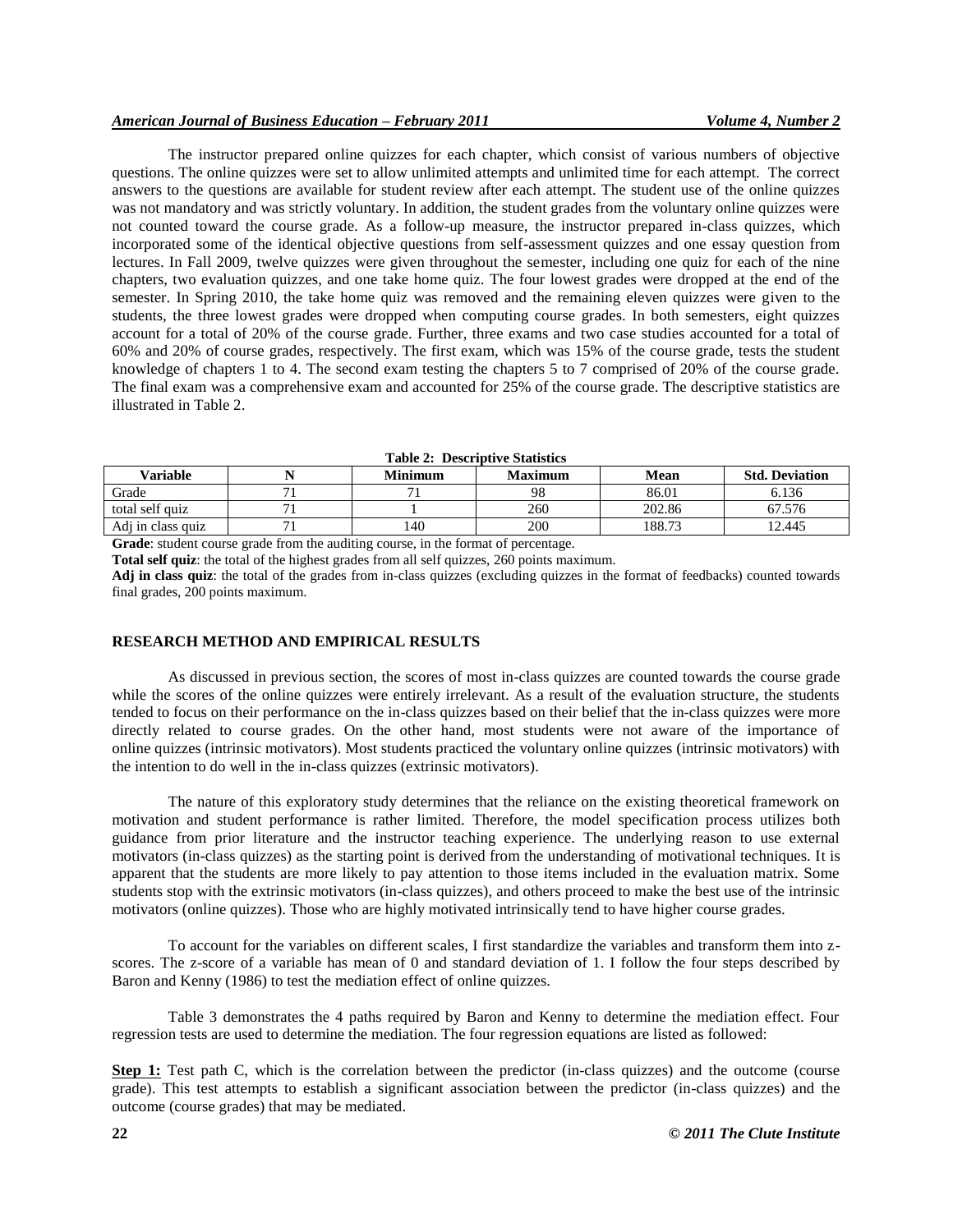**Step 2:** Test path A, which is the correlation between the predictor (in-class quizzes) and the mediator (online quizzes). This test should establish that the predictor (in-class quizzes) should be positively related with the mediator (online quizzes).

**Step 3:** Test path B, which is the correlation between the mediator (online quizzes) and the outcome (course grade). This test should provide evidence that the mediator (online quizzes) and the outcome (course grade) are significantly connected.

**Step 4:** Test path C', which is the correlation between the predictor (in-class quizzes) and the outcome (course grade) with the presence of the mediator (online quizzes). In this step, the relationship between predictor (in-class quizzes) and outcome (course grade) should become insignificant after controlling the mediating effect of online quizzes. Meanwhile, the decrease in coefficient of the predictor (in-class quizzes), when compared with the coefficient of the model without the mediator, is also indicative of the mediation effect.



| Table 4: Regression Models of Mediation Effects |  |  |
|-------------------------------------------------|--|--|
|-------------------------------------------------|--|--|

|         | outcome               | predictor             | <b>R</b> Square | coefficient<br>(predictor) | p-value<br>(predictor) |
|---------|-----------------------|-----------------------|-----------------|----------------------------|------------------------|
| Model 1 | Grade                 | In-class Ouizzes      | 0.054           | 0.233                      | $0.051*$               |
| Path C  |                       |                       |                 |                            |                        |
| Model 2 | <b>Online Quizzes</b> | In-class Ouizzes      | 0.145           | 0.380                      | $0.001**$              |
| Path A  |                       |                       |                 |                            |                        |
| Model 3 | Grade                 | <b>Online Quizzes</b> | 0.255           | 0.505                      | $0.000**$              |
| Path B  |                       |                       |                 |                            |                        |
| Model 4 | Grade                 | In-class Quizzes      | 0.257           | 0.047                      | 0.676                  |
| Path C' |                       | <b>Online Quizzes</b> |                 | 0.487                      | $0.000**$              |

Z scores are used in these regression models

\*\*significant at  $< 0.05$ ; \*significant at  $p < 0.10$ 

The empirical results of the four regression models, as illustrated in Table 4, corroborate the proposition that voluntary online quizzes have a mediation effect on the relationship between course performance and mandatory in-class quizzes. The coefficient of performance in in-class quizzes in the model of path C' was 0.047, decreased by 80% from the coefficient of path C (coefficient  $= 0.233$ ). In the meanwhile, the performance in in-class quizzes became insignificantly associated with course performance (p-value  $=0.676$ ) with the presence of the mediator (performance in in-class quizzes).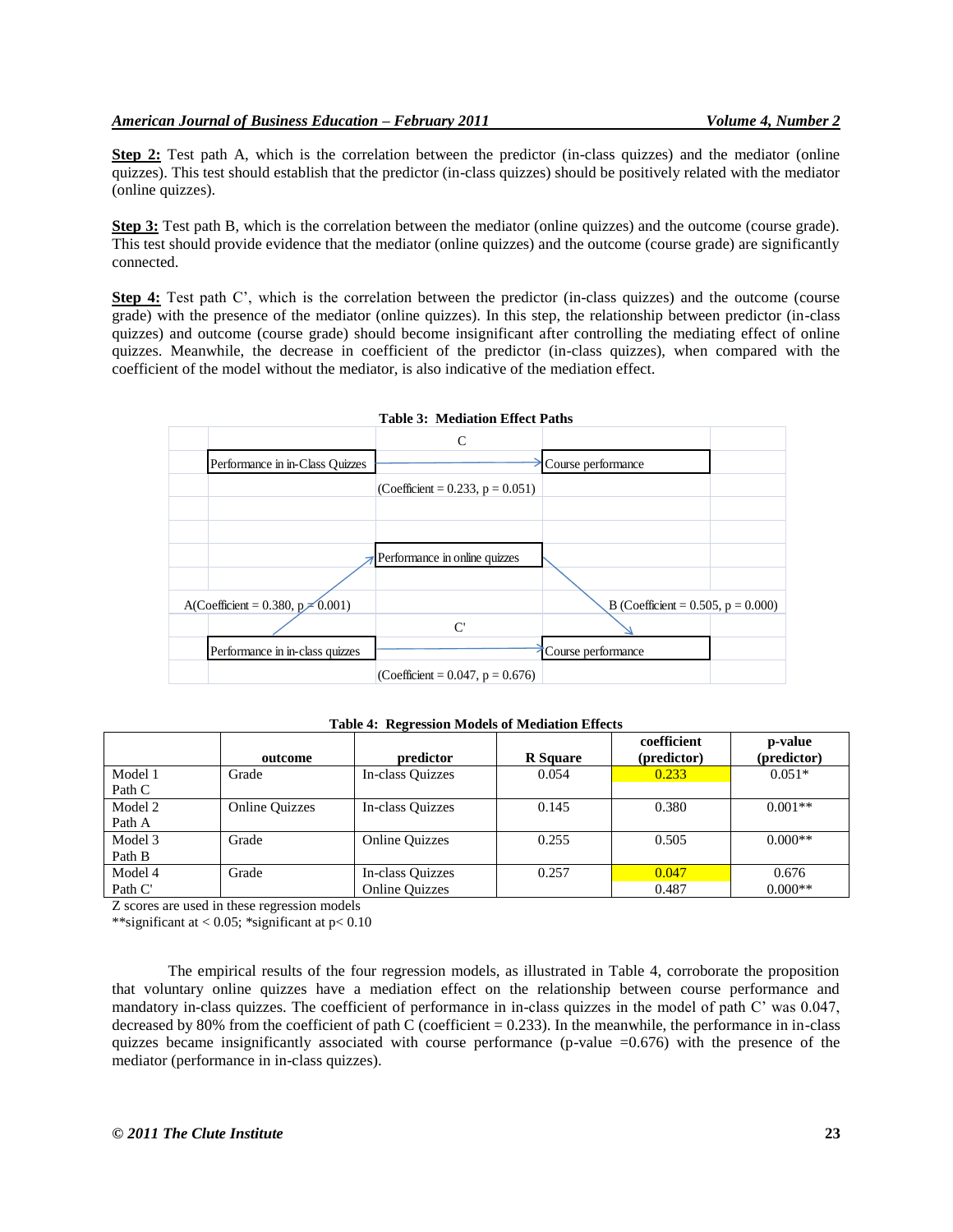Sensitivity tests are performed by using various measures of online quizzes and in-class quizzes. A set of sensitivity tests with intrinsic motivators (online quizzes) and use extrinsic motivators (in-class quizzes) as the mediator indicate that extrinsic motivators barely mediate anything from the association between course performance and intrinsic motivators. The results empirically reinforce the conclusion that intrinsic motivators are much more important. Additionally, models with other control variables (e.g., Grade Point Average) also suggest that the results of the study are robust to model specifications and variable selection. In conclusion, the above results (untabulated) suggest that the partial mediation effect of intrinsic motivators (online quizzes) is robust.

### **DISCUSSION AND SUMMARY**

The generalization of the empirical results of this study should be interpreted with caution in light of a specific course in one university. The findings may vary in teaching courses in other disciplines or in other learning environments. In spite of the limitations in the dataset, the study provides a basis for useful implications.

The findings suggest that mandatory in-class quizzes are, to some extent, an effective motivational technique. Contrary to most students' belief, the usefulness of mandatory in-class quizzes decreases dramatically with the presence of voluntary online quizzes. It is implied that voluntary online quizzes play a vital role in determining the student performance. The empirical evidence corroborates the significance of enhancing students' intrinsic motivation, as discussed in previous studies (Bacdayan 2004; Nolen 1988). Moreover, the positive coefficient (0.380) of path A, indicates a positive association between intrinsic motivator (voluntary online quizzes) and external motivator (mandatory in-class quizzes). The findings are consistent with previous research on the positive impact of external motivators on intrinsic motivators, proposing that students may gradually develop lifelong routines through external guidance and assistance. Instructors' use of mandatory in-class quizzes would motivate the students to spend time on the course material and may consequently kindle student interest in the field.

Despite disagreement over the format, the significance of motivational techniques can never be diminished. What seems explicit from this study is that the usefulness of some external motivators (e.g., mandatory in-class quizzes) has been exaggerated in practice. Having the students come to class is not the equivalent of fully engaging the students. The use of external motivator, which can easily accomplish the former, would hardly achieve the goal of the latter motivating the students in the learning process. Intrinsic motivators, which have a mediation effect on the relationship between external motivators and student performance, divert the contributed impact from external motivators. While external motivators may serve as a necessary technique to assist the students to start the development of healthy studying habits, internal motivators are nevertheless the more influential element leading to student success in the long run. Instructors may consider utilizing intrinsic motivators to supplement the external motivators to further boost student interest in the courses.

The priority implied in this exploratory study is a better understanding of the significance of intrinsic motivators. The analysis of intrinsic motivators sheds light on the nature of motivational techniques, and the challenges that the instructors face to engage the students. Further explorations on innovative motivational techniques carry rich potential to advance both educational research and teaching practice. The discussion of such motivational techniques could encourage educators to develop teaching methods that would foster student motivation and engagement, leading to improved student learning experience and enhanced quality of higher education.

### **AUTHOR INFORMATION**

**Songtao Mo**, Ph.D. is an Assistant Professor of Accounting in the School of Management at Purdue University Calumet. Her research focuses on financial reporting, intangibles, and auditing. Her teaching interests include auditing and financial accounting. She received her Ph.D. in Management with specialization in Accounting from Case Western Reserve University in 2009. Dr. Mo holds the professional designation of Certified Fraud Examiner.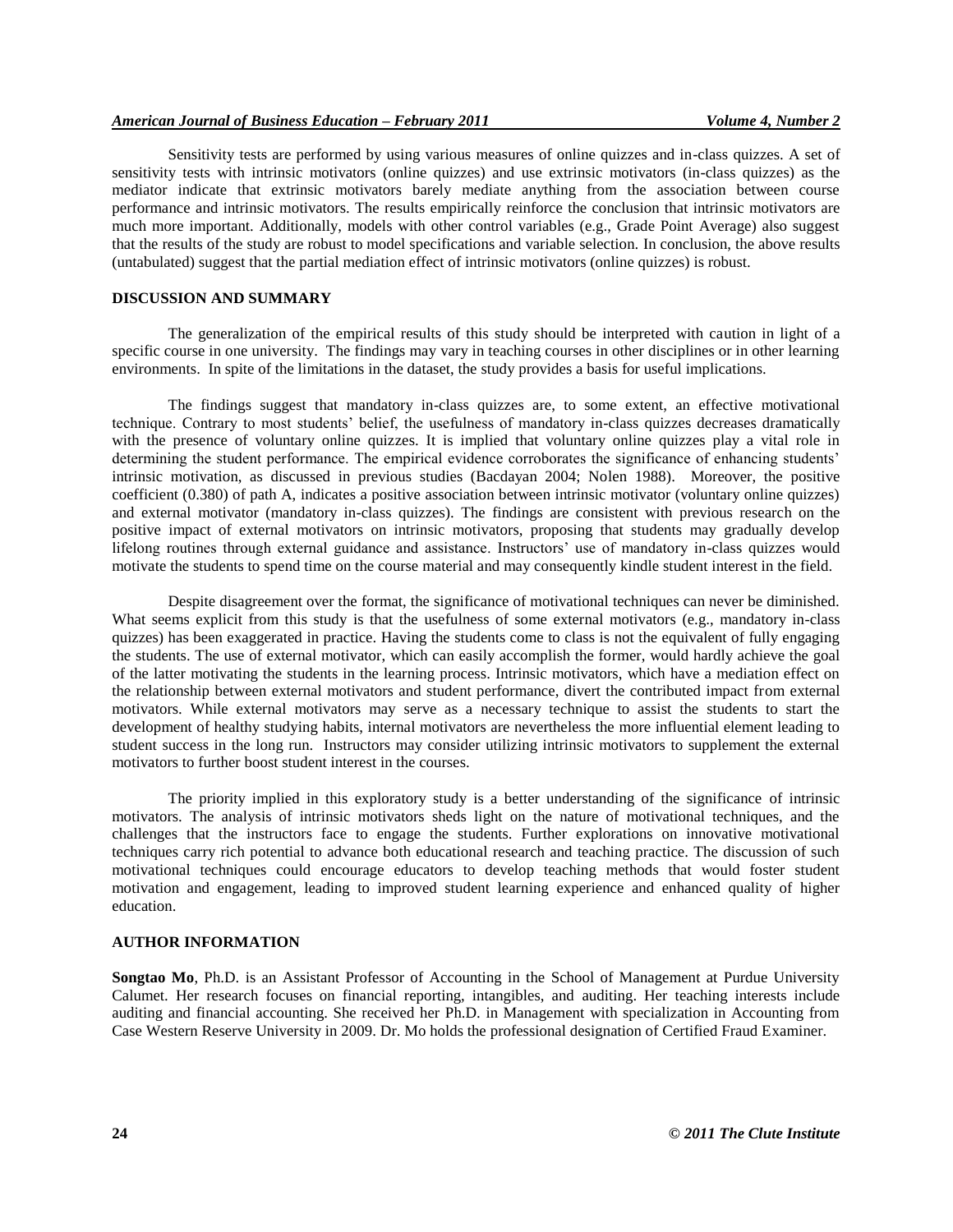# **REFERENCES**

- 1. Azorlosa, J. L. & C. H. Renner (2006). The Effect of Announced Quizzes on Exam Performance. *Journal of Instructional Psychology* 33(4), 278 – 283.
- 2. Bacdaya, P. (2004). Comparison of Management Faculty Perspectives on Quizzing and Its Alternatives on Quizzing and Its Alternatives. *Journal of Education for Business*, September / October, 5-9.
- 3. Baldwin, B. A. (1980) On Positioning the Quiz: An Empirical Analysis. *The Accounting Review,* LV (4), 664-671.
- 4. Baron, R. M. & D. A. Kenny (1986). The Moderator-Mediator Variable Distinction in Social Psychological Research: Conceptual, Strategic, and Statistical Considerations. *Journal of Personality and Social Psychology,* 51 (6), 1173- 1182.
- 5. Battista, M. S. (1978). The Effect of Instructional Technology and Learner Characteristics on Cognitive Achievement in College Accounting. *The Accounting Review*, LIII (2), 477-485.
- 6. Bennett. J. A. (2000). Mediator and Moderator Variables in Nursing Research: Conceptual and Statistical Differences. *Research in Nursing & Health*, 23, 415-420.
- 7. Deci, E. L. (1971). Effects of Externally Mediated Rewards on Intrinsic Motivation. *Journal of Personality and Social Psychology*, 18, 105-115.
- 8. Elikai, F. & J. Baker. (1988). Empirical Evidence on the Effectiveness of Quizzes as a Motivational Technique. *Issues in Accounting Education*, 3 (2), 248-254.
- 9. Farrelly, G.E. & E. J. Hudson (1985). How to Teach Introductory Accounting: Student View. *Journal of Accounting Education*, Spring, 47-56.
- 10. Francis, V. E. & N. Schreiber (2008). What, No Quiz Today? An Innovative Framework for Increasing Student Preparation and Participation. *Decision Sciences Journal of Innovative Education*, 6 (1), 179-186.
- 11. Grove, W. A. & T. Wasserman (2006). Incentives and Student Learning: A Natural Experiment with Economics Problem Sets*. American Economic Review* 96 (2), 447-452.
- 12. Hadsell, L. (2009). The Effect of Quiz Timing on Exam Performance. *Journal of Education for Business,*  January / February, 135-140.
- 13. Harter, C. L. & J. F. R. Harter (2004). Teaching with Technology: Does access to Computer Technology increase student achievement*? Eastern Economic Journal* 30, 507-514.
- 14. Moore, S., C. Armstrong & J. Pearson (2008). Lecture Absenteeism in Higher Education: a Valuation Route to Understanding Student Motivation. *Journal of Higher Education Policy and Management,* 30 (1), 15-24.
- 15. Shoulders, C. D. & S. A. Hicks (2008). ADEPT Learning Cycles Enhance Intermediate Accounting Student Learning Success. *Issues in Accounting Education* 23 (2), 161-182.
- 16. Vruwink, D. R. & J. R. Otto (1987). Evaluation of Teaching Techniques for Introductory Accounting Courses. *The Accounting Review*, LXII (2), 402-408.